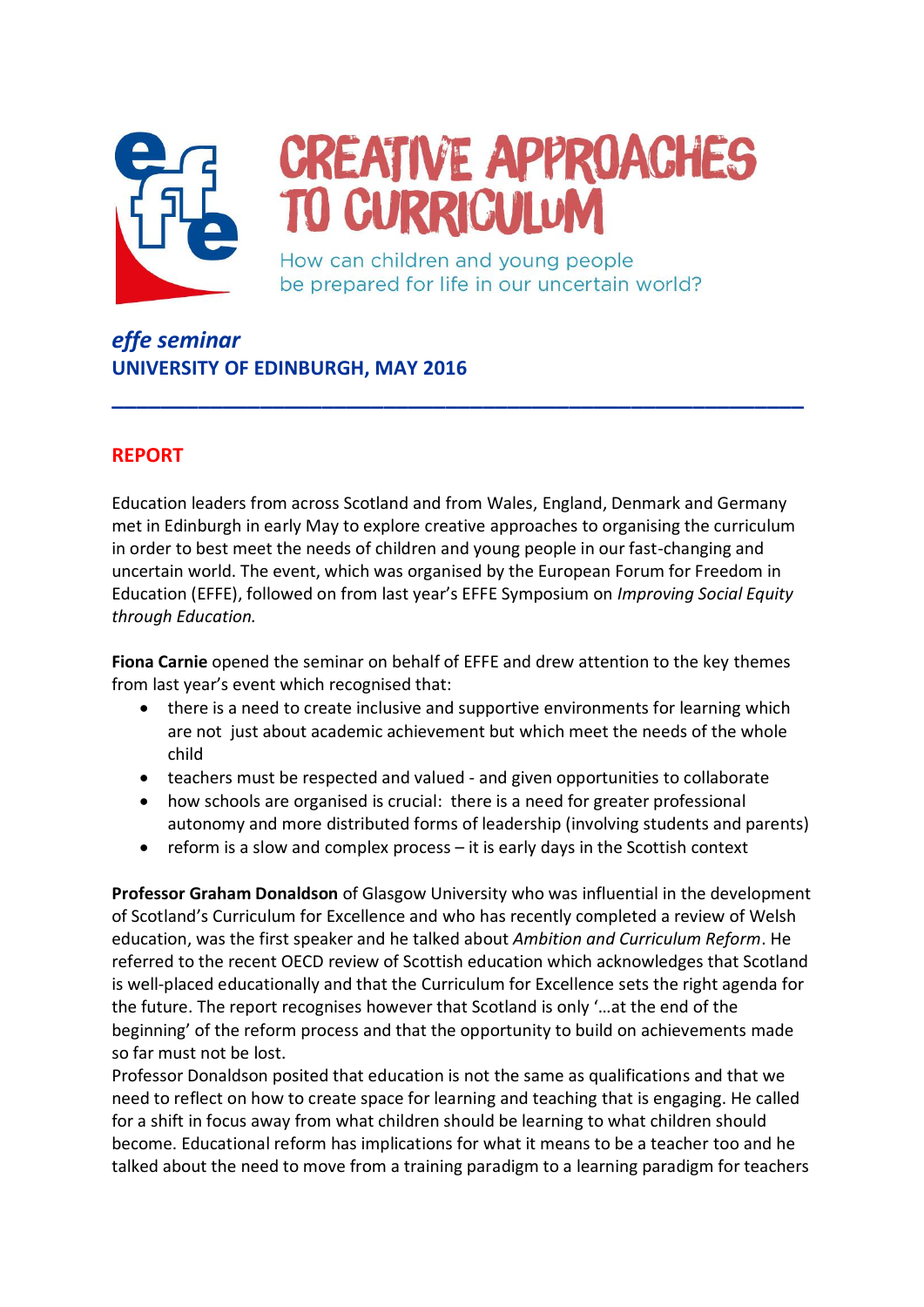in order that they can respond to the challenges they face. Less prescription and more collaboration are needed as well as rigorous accountability.

One theme, which was repeated later on, was the tension that exists between ambition and the everyday reality of learners' experiences. The challenge in Scotland (and further afield) will be to close the gaps and raise standards without compromising longer-term ambition.

**Kari Jørgensen** (from Denmark), **Mike Davies** and **Lesley James** (both from the UK) all spoke about their involvement with schools and innovative projects which focus on different ways of organising the curriculum to engage learners. They each talked about the importance of making learning relevant to the world beyond school and to children's experiences. They focused on the skills and competences that young people need to develop in our  $21<sup>st</sup>$ century, globalised world. The emphasis must be on learning rather than teaching; on the primacy of relationships and the recognition that we must create schools that children want to go to. Mike and Lesley both talked about schools in areas of deprivation where the development of new and inspiring approaches has been key to engaging young people and the local community. It is clear that in order to improve social equity and raise attainment across the board, education must be recast to meet the holistic needs of children.

The seminar concluded with a contribution from **Alan Armstrong**, Strategic Director for School Years at Education Scotland who talked about the work that Education Scotland is doing to support the development of creativity and digital learning across Scotland.

Time was given during the event to discussion and participants found it valuable to have the opportunity to reflect on principles and practices with colleagues. A degree of frustration was expressed at the gap between the aspirations of the Curriculum for Excellence and the reality on the ground. Indeed in organising this event EFFE had been unable to identify a Scottish secondary school that was able or prepared to share their experience of implementing the curriculum in an innovative way. There appears to be resistance to change in a number of quarters – and there was a plea for more support for innovation. An observation that was made by more than one speaker was that accountability frameworks should not be used by schools as an excuse not to innovate.

The seminar was rooted in the Scottish context, but participants from Wales felt that the day's discussions opened up a host of possibilities as Wales embarks on a new chapter of curriculum reform. As for colleagues from Denmark, they have considerable freedom to meet the needs of their students and were somewhat surprised at the challenges faced by schools in the UK.

It is EFFE's hope that this event will embolden schools and organisations in their efforts to find creative ways forward in the knowledge that others who have done this have reaped significant rewards in terms of improving outcomes for all students.

*Fiona Carnie EFFE [www.effe-eu.org](http://www.effe-eu.org/)*